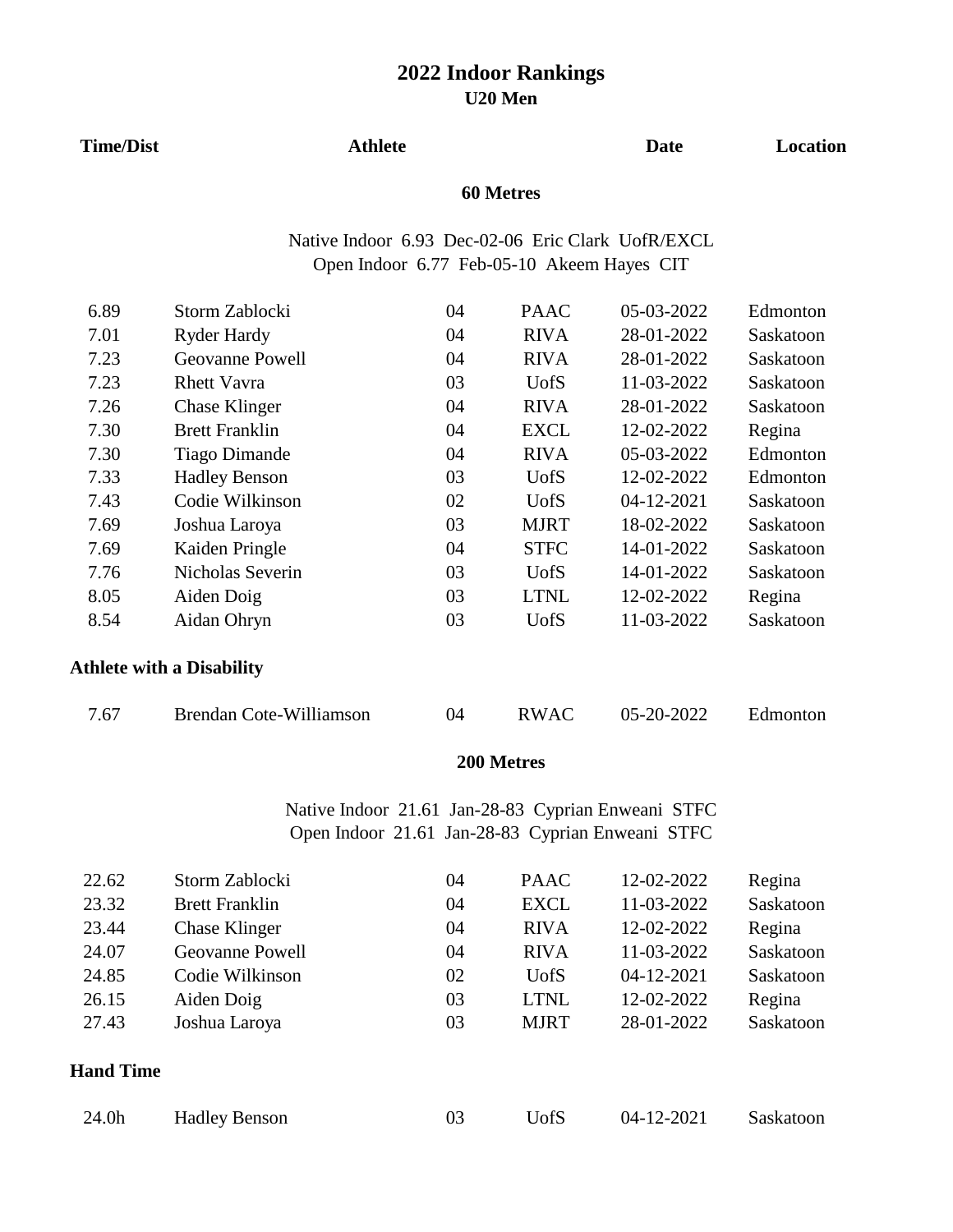| <b>Time/Dist</b> | <b>Athlete</b>                                     |    |                                                                                                | Date       | Location  |
|------------------|----------------------------------------------------|----|------------------------------------------------------------------------------------------------|------------|-----------|
|                  |                                                    |    | 200 Metres - Cont'd                                                                            |            |           |
|                  | <b>Athlete with a Disability</b>                   |    |                                                                                                |            |           |
| 24.65            | Brendan Cote-Williamson                            | 04 | <b>RWAC</b>                                                                                    | 12-02-2022 | Regina    |
|                  |                                                    |    | 300 Metres                                                                                     |            |           |
|                  | Native Indoor 33.69 Dec-29-83 Cyprian Enweani UofS |    | Open Indoor 33.50 Jan-09-88 Brad McCuaig AB                                                    |            |           |
| 36.40            | <b>Ryder Hardy</b>                                 | 04 | <b>RIVA</b>                                                                                    | 18-02-2022 | Saskatoon |
| 36.97            | Storm Zablocki                                     | 04 | <b>PAAC</b>                                                                                    | 05-03-2022 | Edmonton  |
| 38.90            | Nicholas Severin                                   | 03 | <b>UofS</b>                                                                                    | 18-02-2022 | Saskatoon |
| 43.32            | Aiden Doig                                         | 03 | <b>LTNL</b>                                                                                    | 18-02-2022 | Saskatoon |
|                  | <b>Athlete with a Disability</b>                   |    |                                                                                                |            |           |
| 38.43            | Brendan Cote-Williamson                            | 04 | <b>RWAC</b>                                                                                    | 11-03-2022 | Saskatoon |
|                  |                                                    |    | <b>400 Metres</b>                                                                              |            |           |
|                  |                                                    |    | Native Indoor 48.32 Feb-16-07 Joel Senick RIVA<br>Open Indoor 48.32 Feb-16-07 Joel Senick RIVA |            |           |
| 52.9h            | Jackson Hardy                                      | 02 | <b>U</b> ofS                                                                                   | 04-12-2021 | Saskatoon |
|                  | <b>Athlete with a Disability</b>                   |    |                                                                                                |            |           |
| 55.14            | <b>Brendan Cote-Williamson</b>                     | 04 | <b>RWAC</b>                                                                                    | 12-02-2022 | Regina    |
|                  |                                                    |    | 600 Metres                                                                                     |            |           |
|                  | Native Indoor 1:20.03 Feb-06-10 Tait Nystuen UofR  |    |                                                                                                |            |           |
|                  | Open Indoor 1:19.32 Mar-14-87 Mark Johnson AB      |    |                                                                                                |            |           |
| 1:21.29          | Adam Mytopher                                      | 03 | <b>UofR</b>                                                                                    | 18-03-2022 | Winnipeg  |
| 1:22.22          | Jonathan Podbielski                                | 04 | <b>EXCL</b>                                                                                    | 11-03-2022 | Saskatoon |
| 1:23.89          | Kaiden Deck                                        | 03 | <b>UofS</b>                                                                                    | 18-03-2022 | Winnipeg  |
| 1:26.70          | <b>Matthew Finley</b>                              | 03 | <b>UofS</b>                                                                                    | 14-01-2022 | Saskatoon |
| 1:28.93          | Logan Kaban                                        | 04 | <b>EXCL</b>                                                                                    | 11-03-2022 | Saskatoon |
|                  |                                                    |    |                                                                                                |            |           |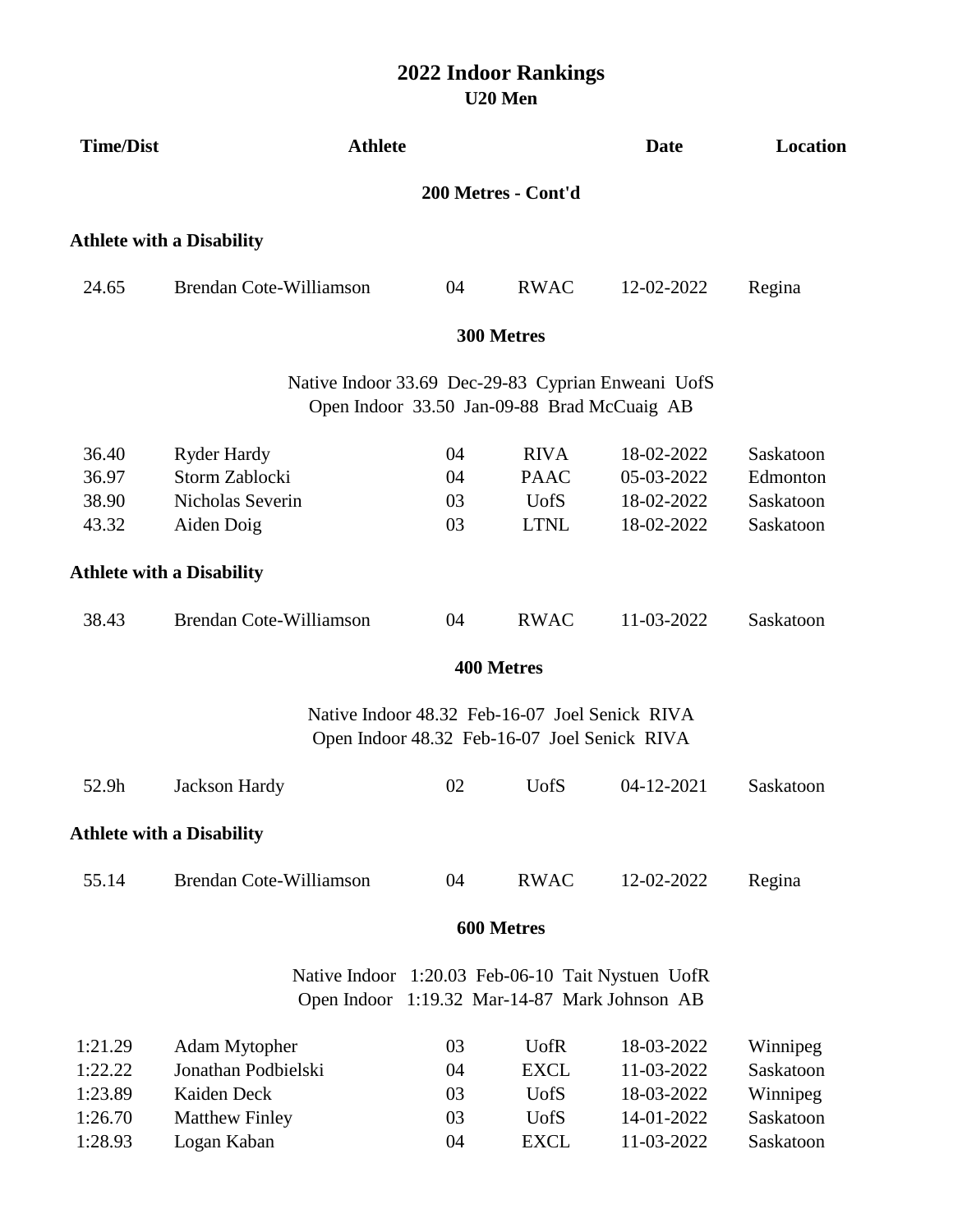| <b>Time/Dist</b>    | <b>Athlete</b>      |    |              | Date                                                                                                | Location  |
|---------------------|---------------------|----|--------------|-----------------------------------------------------------------------------------------------------|-----------|
|                     |                     |    | 800 Metres   |                                                                                                     |           |
|                     |                     |    |              | Native Indoor 1:51.40 Mar-12-77 Bob Reindl RIVA<br>Open Indoor 1:50.59 Feb-28-82 Simon Hoogewert BC |           |
| 1:56.52             | Jonathan Podbielski | 04 | <b>EXCL</b>  | 04-03-2022                                                                                          | Winnipeg  |
| 1:57.88             | Adam Mytopher       | 03 | <b>U</b> ofR | 11-12-2021                                                                                          | Regina    |
| 2:04.30             | Logan Kaban         | 04 | <b>EXCL</b>  | 04-03-2022                                                                                          | Winnipeg  |
| 2:11.09             | Kinley Cross Child  | 04 | <b>STFC</b>  | 11-03-2022                                                                                          | Saskatoon |
| 2:15.25             | Nicklas Yuzdepski   | 04 | <b>RIVA</b>  | 11-03-2022                                                                                          | Saskatoon |
| 2:28.21             | Isaac Der           | 04 | <b>LTLN</b>  | 04-03-2022                                                                                          | Winnipeg  |
| <b>Hand Time</b>    |                     |    |              |                                                                                                     |           |
| 2:11.2 <sub>h</sub> | Jesse Horsman       | 03 | <b>U</b> ofS | 04-12-2021                                                                                          | Saskatoon |

## **1000 Metres**

Native Indoor 2:26.9h Dec-29-77 Bob Reindl RIV Open Indoor 2:26.9h Dec-29-77 Bob Reindl RIV

| 2:29.48 | Jonathan Podbielski   | 04 | <b>EXCL</b>  | 05-03-2022 | Winnipeg  |
|---------|-----------------------|----|--------------|------------|-----------|
| 2:29.85 | Adam Mytopher         | 03 | <b>U</b> ofR | 25-02-2022 | Winnipeg  |
| 2:34.59 | Kaiden Deck           | 03 | <b>U</b> ofS | 25-02-2022 | Winnipeg  |
| 2:43.70 | <b>Matthew Finley</b> | 03 | <b>U</b> ofS | 18-02-2022 | Saskatoon |
| 2:49.91 | Kinley Cross Child    | 04 | <b>STFC</b>  | 05-03-2022 | Edmonton  |
| 2:50.03 | Logan Kaban           | 04 | <b>EXCL</b>  | 28-01-2022 | Saskatoon |
| 3:00.38 | Nicklas Yuzdepski     | 04 | <b>RIVA</b>  | 18-02-2022 | Saskatoon |

## **1500 Metres**

Native Indoor 3:50.83 Feb-09-19 Ron MacLean URTC Open Indoor 3:50.83 Feb-09-19 Ron MacLean URTC

| 4:02.90 | Alexander Webster  | 03 | <b>U</b> ofS | 18-03-2022 | Winnipeg  |
|---------|--------------------|----|--------------|------------|-----------|
| 4:27.16 | Jesse Horsman      | 03 | <b>U</b> ofS | 14-01-2022 | Saskatoon |
| 4:30.20 | Logan Kaban        | 04 | EXCL         | 04-03-2022 | Winnipeg  |
| 4:37.59 | Kinley Cross Child | 04 | <b>STFC</b>  | 05-03-2022 | Edmonton  |
| 5:23.86 | Isaac Der          | 04 | <b>UNSK</b>  | 04-03-2022 | Winnipeg  |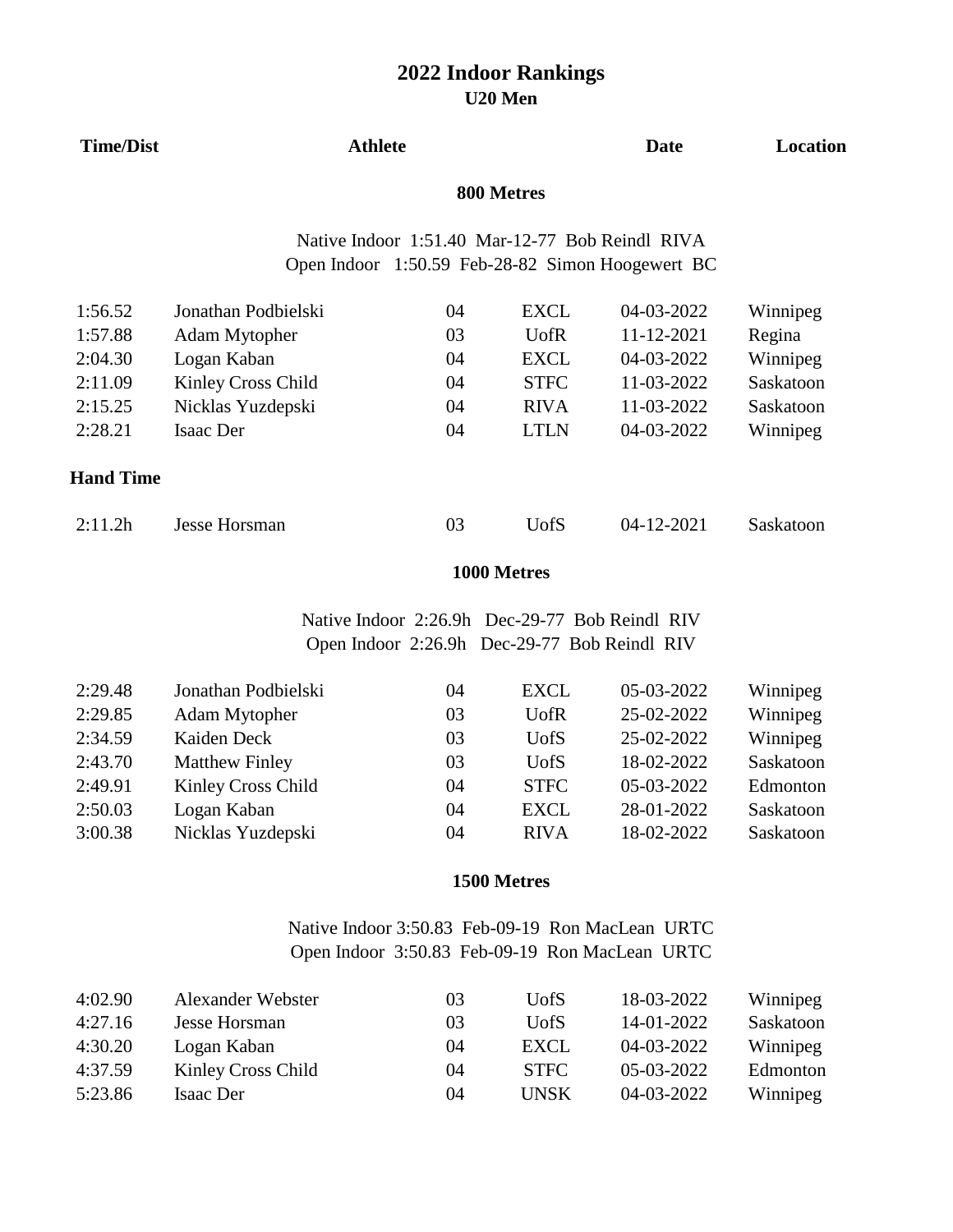# **U20 Men 2022 Indoor Rankings**

| <b>Time/Dist</b>                       | <b>Athlete</b>                                                                                                   |                |                                                                                                    | <b>Date</b>                            | Location                        |
|----------------------------------------|------------------------------------------------------------------------------------------------------------------|----------------|----------------------------------------------------------------------------------------------------|----------------------------------------|---------------------------------|
|                                        |                                                                                                                  |                | 3000 Metres                                                                                        |                                        |                                 |
|                                        |                                                                                                                  |                | Native Indoor 8:22.56 Feb-02-02 Simon Bairu HAR<br>Open Indoor 8:21.51 Feb-28-82 Paul McCloy NL    |                                        |                                 |
| 8:44.62<br>10:49.61<br>12:26.33        | Alexander Webster<br>Joshua Mason<br>Kyle Gel                                                                    | 03<br>03<br>04 | <b>UofS</b><br><b>RIVA</b><br><b>EXCL</b>                                                          | 18-03-2022<br>18-02-2022<br>12-02-2022 | Winnipeg<br>Saskatoon<br>Regina |
|                                        |                                                                                                                  |                | 60m Hurdles .99m                                                                                   |                                        |                                 |
|                                        |                                                                                                                  |                | Native Indoor 7.84 Mar-09-18 Payne Wylie RIVA<br>Open Indoor 7.84 Mar-09-18 Payne Wylie RIVA       |                                        |                                 |
| 8.45                                   | <b>Tiago Dimande</b>                                                                                             | 04             | <b>RIVA</b>                                                                                        | 05-03-2022                             | Edmonton                        |
|                                        |                                                                                                                  |                | 60m Hurdles 1.07m                                                                                  |                                        |                                 |
|                                        |                                                                                                                  |                | Native Indoor 8.11 Jan-26-19 Payne Wylie RIVA/EM<br>Open Indoor 8.11 Jan-26-19 Payne Wylie RIVA/EM |                                        |                                 |
| 9.04                                   | Jack Wesolowski                                                                                                  | 02             | <b>UofS</b>                                                                                        | 04-12-2021                             | Saskatoon                       |
|                                        |                                                                                                                  |                | <b>High Jump</b>                                                                                   |                                        |                                 |
|                                        |                                                                                                                  |                | Native Indoor 2.11m Dec-30-80 Kelly Alcorn RIV<br>Open Indoor 2.18m Feb-28-82 Alain Metellus QU    |                                        |                                 |
| 1.80m<br>1.70m                         | Jett Amundson<br><b>Mason Tuckanow</b>                                                                           | 02<br>03       | <b>UofS</b><br><b>NBLT</b>                                                                         | 04-12-2021<br>18-02-2022               | Saskatoon<br>Saskatoon          |
|                                        |                                                                                                                  |                | <b>Pole Vault</b>                                                                                  |                                        |                                 |
|                                        | Native Indoor 5.00m Mar-11.06 Taylor Petrucha UofS/RIVA<br>Open Indoor 5.00m Mar-11.06 Taylor Petrucha UofS/RIVA |                |                                                                                                    |                                        |                                 |
| 2.50 <sub>m</sub><br>2.50 <sub>m</sub> | <b>Brett Franklin</b><br><b>Ethan Morhart</b>                                                                    | 04<br>04       | <b>EXCL</b><br><b>EXCL</b>                                                                         | 12-02-2022<br>12-02-2022               | Regina<br>Regina                |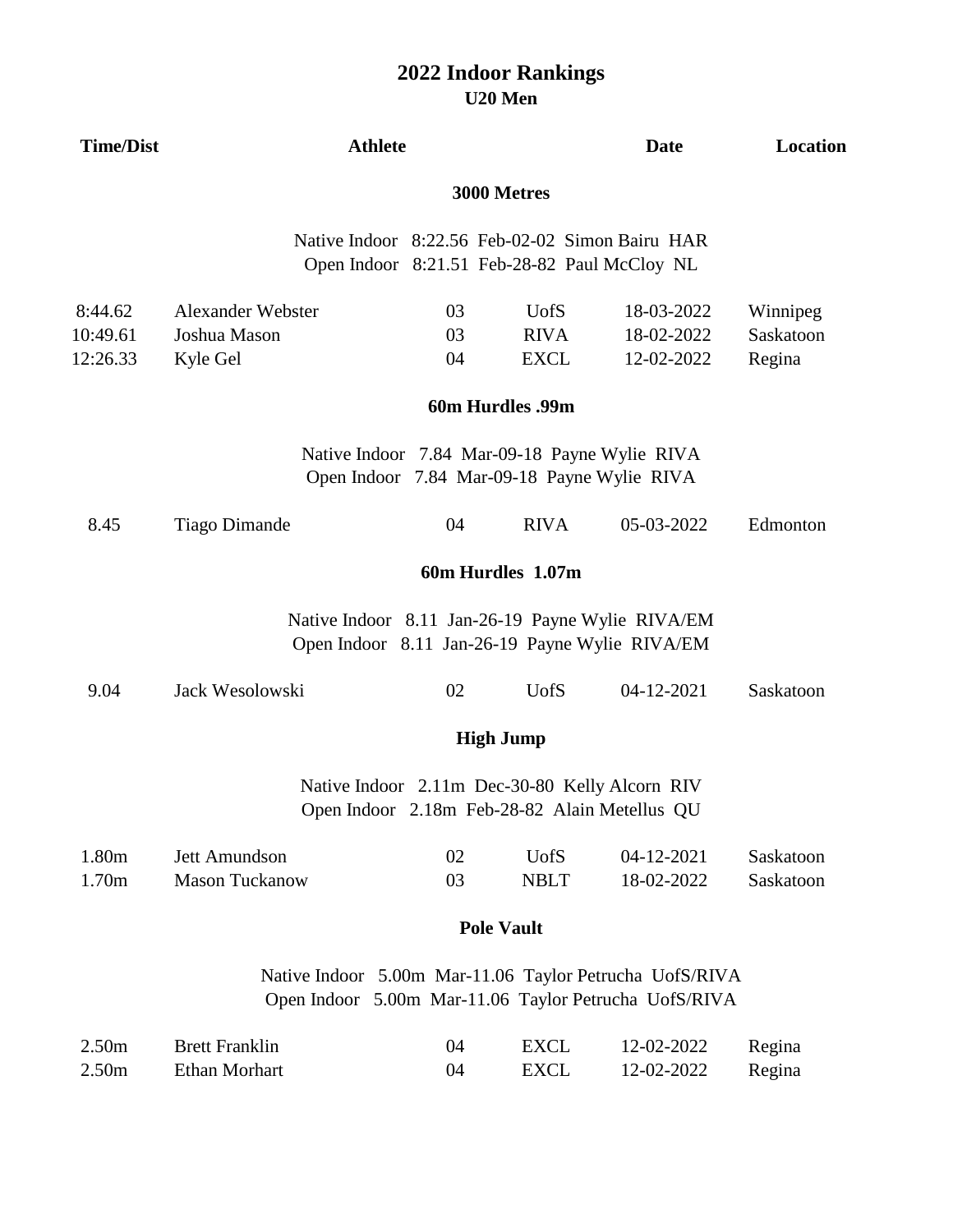| <b>Time/Dist</b>           | <b>Athlete</b>                                                  |                                                                                                |                                           | <b>Date</b>                                                                                                | Location                              |  |
|----------------------------|-----------------------------------------------------------------|------------------------------------------------------------------------------------------------|-------------------------------------------|------------------------------------------------------------------------------------------------------------|---------------------------------------|--|
|                            |                                                                 |                                                                                                | <b>Long Jump</b>                          |                                                                                                            |                                       |  |
|                            |                                                                 | Native Indoor 7.73 Mar-06-20 Scott Joseph URTC<br>Open Indoor 7.73 Mar-06-20 Scott Joseph URTC |                                           |                                                                                                            |                                       |  |
| 5.47m<br>4.89m             | Kaiden Pringle<br><b>Mason Tuckanow</b>                         | 04<br>03                                                                                       | <b>STFC</b><br><b>NBLT</b>                | 14-01-2022<br>04-12-2021                                                                                   | Saskatoon<br>Saskatoon                |  |
|                            |                                                                 |                                                                                                | <b>Triple Jump</b>                        |                                                                                                            |                                       |  |
|                            |                                                                 |                                                                                                |                                           | Native Indoor 15.24m Mar-13-98 Shawn Peters UofR<br>Open Indoor 15.24m Mar-13-98 Shawn Peters UofR         |                                       |  |
| 13.35m                     | <b>Hadley Benson</b>                                            | 03                                                                                             | <b>UofS</b>                               | 12-02-2022                                                                                                 | Edmonton                              |  |
|                            |                                                                 |                                                                                                | <b>Shot Put 6kg</b>                       |                                                                                                            |                                       |  |
|                            |                                                                 |                                                                                                |                                           | Native Indoor 16.82m Dec-06-08 Chris Pickering UNSK<br>Open Indoor 16.82m Dec-06-08 Chris Pickering UNSK   |                                       |  |
| 11.41m                     | <b>Bode Bissky</b>                                              | 04                                                                                             | <b>PAAC</b>                               | 11-03-2022                                                                                                 | Saskatoon                             |  |
|                            | <b>Shot Put 7.26kg</b>                                          |                                                                                                |                                           |                                                                                                            |                                       |  |
|                            |                                                                 |                                                                                                |                                           | Native Indoor 16.56m Feb-24-07 Justin Greif UofS/TIS<br>Open Indoor 16.56m Feb-24-07 Justin Greif UofS/TIS |                                       |  |
| 14.85m<br>10.52m<br>10.32m | A. Solomon Petinrin<br><b>Reed Sitter</b><br><b>Bode Bissky</b> | 03<br>03<br>04                                                                                 | <b>UofS</b><br><b>UofS</b><br><b>PAAC</b> | 01-04-2022<br>18-12-2021<br>12-02-2022                                                                     | Saint John, NB<br>Saskatoon<br>Regina |  |
|                            | <b>Weight Throw 15.88kg</b>                                     |                                                                                                |                                           |                                                                                                            |                                       |  |
|                            | Native Indoor                                                   | Open Indoor 19.41m Jan-25-03 Jim Steacy UofL                                                   |                                           | 17.16m Feb-24-07 Justin Greif UofS                                                                         |                                       |  |
| 14.44m                     | Parker Lavoie                                                   | 02                                                                                             | <b>UofS</b>                               | 18-12-2021                                                                                                 | Saskatoon                             |  |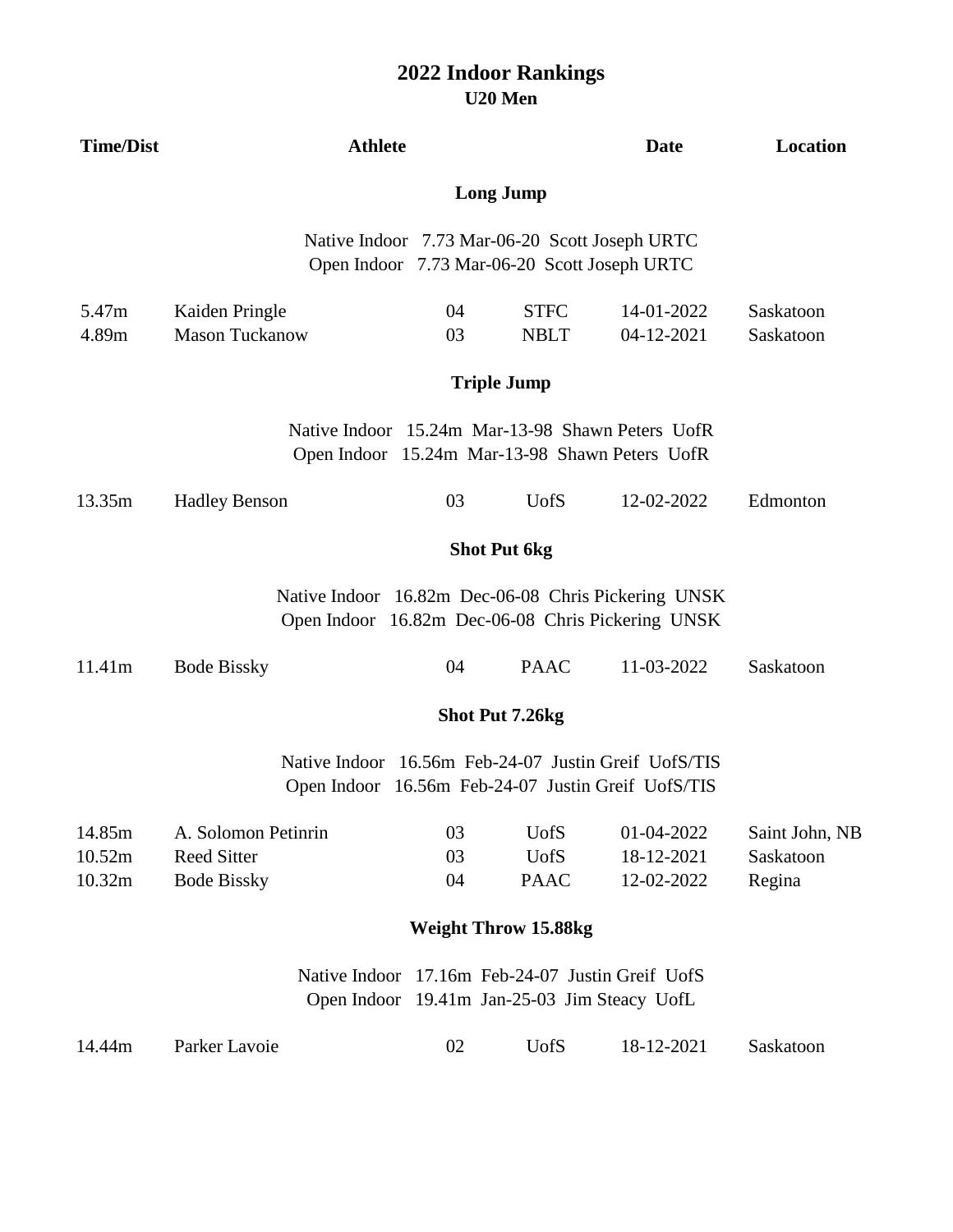| <b>Time/Dist</b> | Athlete                                                                                              | Date | Location |
|------------------|------------------------------------------------------------------------------------------------------|------|----------|
|                  | Weight Throw 11.34kg                                                                                 |      |          |
|                  | Native Indoor 18.99m Mar-01-14 Tory Shewfelt UOFR<br>Open Indoor 18.99m Mar-01-14 Tory Shewfelt UOFR |      |          |

| 19.97m | Hunter Wallster    | 02 | UNSK  | 18-12-2021 | Saskatoon |
|--------|--------------------|----|-------|------------|-----------|
| 9.46m  | <b>Bode Bissky</b> | 04 | PAAC. | 12-02-2022 | Regina    |
| 7.99m  | Reed Sitter        | 03 | UofS  | 18-12-2021 | Saskatoon |